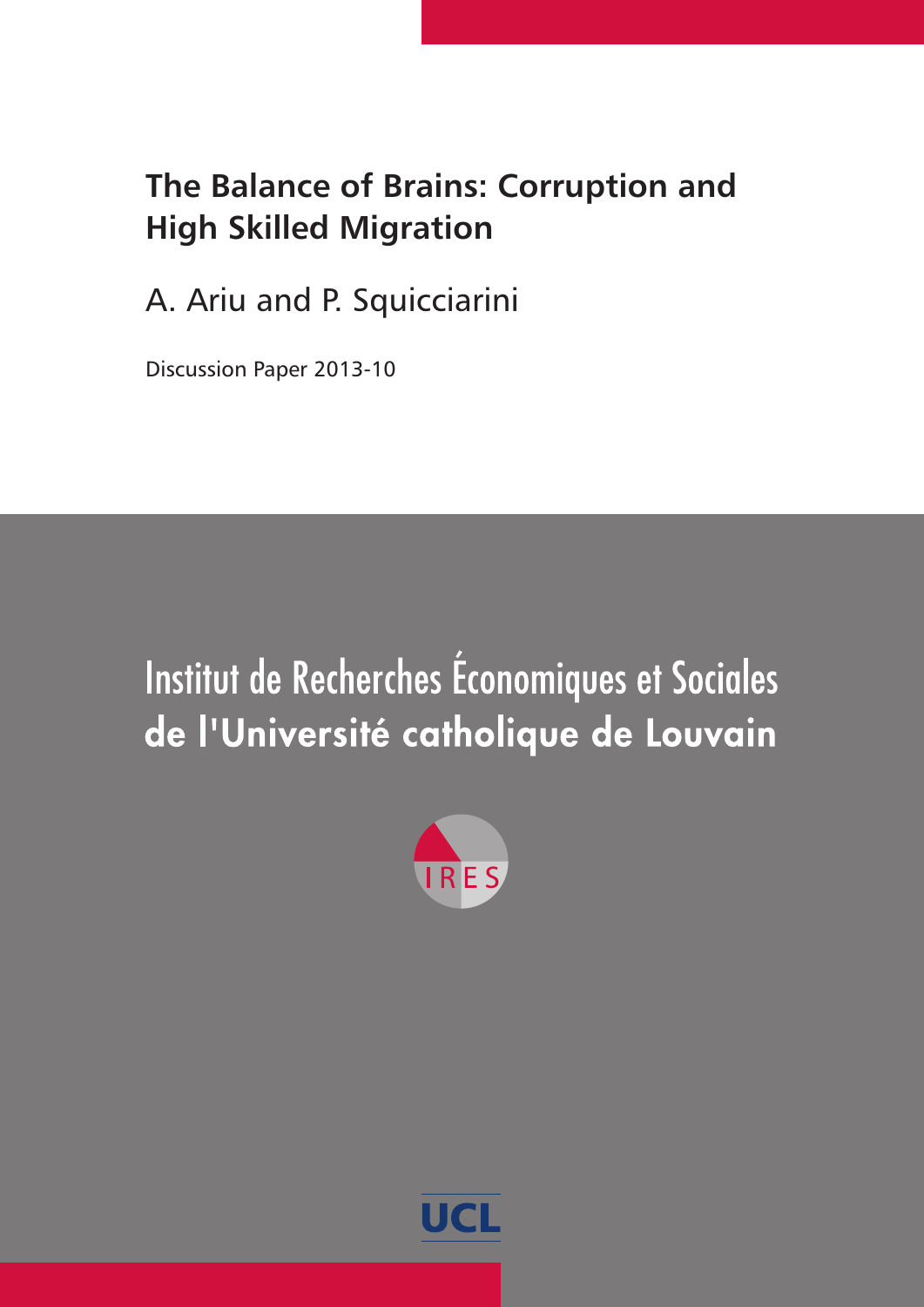# **The Balance of Brains: Corruption and High Skilled Migration**

Andrea Ariu<sup>1</sup> and Pasquamaria Squicciarini<sup>2</sup>

#### *Abstract*

In a mobile labor market, a high emigration rate of high skilled workers is not necessarily a problem, if counterbalanced by a high immigration rate. However, some countries experience a net gain of high skilled while others a net loss. Corruption is part of the explanation, acting through two different channels: first, it pushes skilled natives to virtuous countries, where they can find a job based on meritocratic criteria; second, it discourages the entry of foreign talents, which would hardly have access to string-pulling recommendations. This might induce a prolonged loss in human capital and vanish investments in education.

*Keywords:* migration / high-skilled / corruption

<sup>&</sup>lt;sup>1</sup> FNRS and IRES, Université catholique de Louvain, Place de l'Université 1, 1348 Louvain-La-Neuve, Belgium.

<sup>&</sup>lt;sup>2</sup> LICOS Centre for Institutions and Economic Performance & Department of Economics, KULeuven, Waaistraat 6, box 3511, 3000 Leuven, Belgium. Telephone: +3216326591 Correspondence to: Pasquamaria Squicciarini. E-mail Address: [mara.squicciarini@kuleuven.be](mailto:mara.squicciarini@kuleuven.be)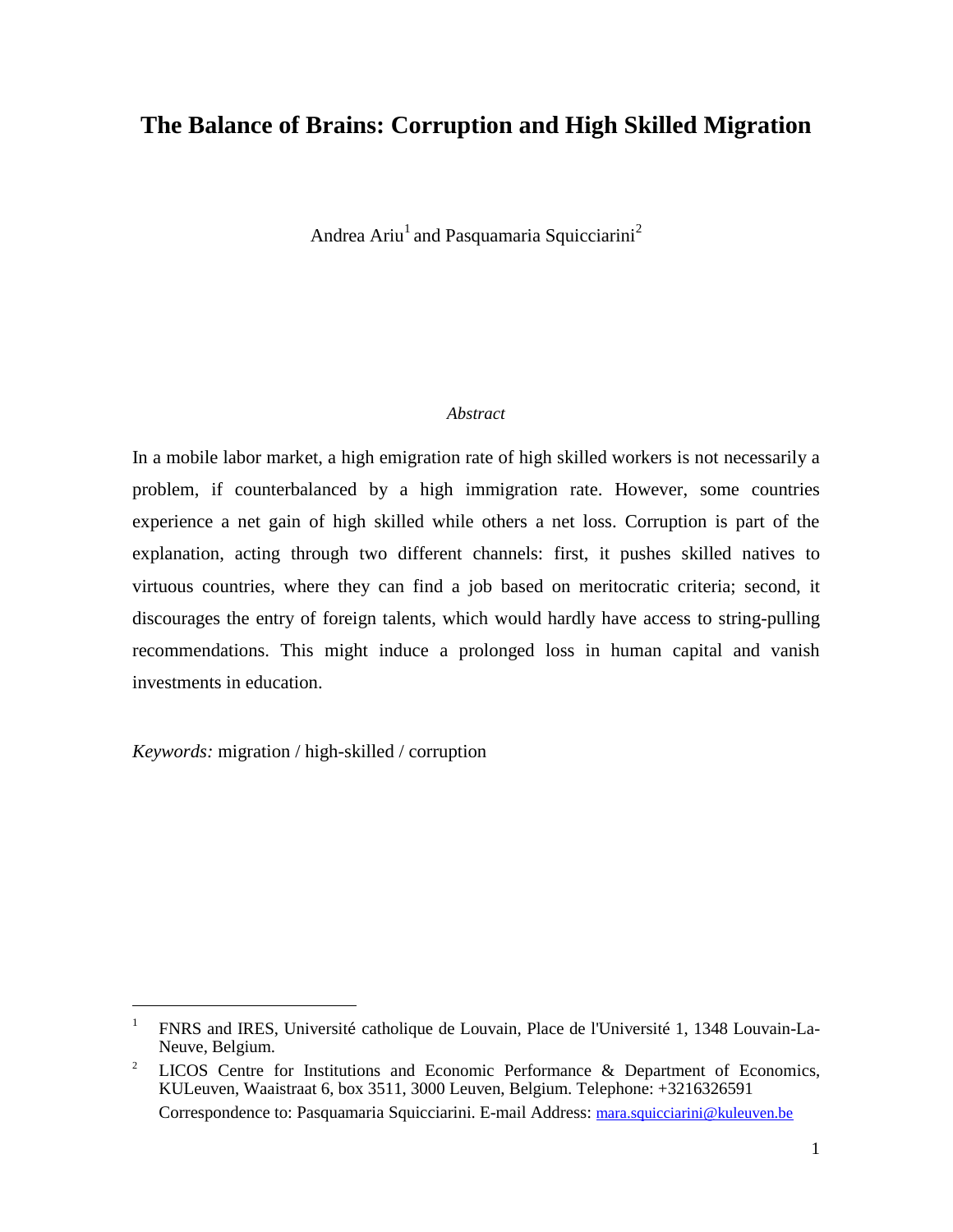# **The Balance of Brains: Corruption and High Skilled Migration**

Human capital is a crucial factor in economic development and growth [1]. Since a country's workforce is constituted by national and foreign workers, policies boosting education and skills for natives are as important as migration policies attracting high skilled workers from abroad. However, while investments in education have significant effects mainly in the long run, "importing" high skilled migrants immediately affects human capital stocks.

Foreign high skilled contribute to the host country's economy at least as much as natives. Five of the eight American citizens who received Nobel Prizes in sciences in 2009 were immigrants [2] and foreign born often outperform natives in terms of exceptional contributions to science [3]. For these reasons, policies attracting high skilled have a long tradition in countries like Australia, Canada and New Zealand, and are becoming more common in Europe [4]. At the same time, governments are trying to keep high skilled natives from emigrating [5]. High skilled workers are mobile and flexible: they are more sensitive to foreign incentives, and, compared to other groups of workers, their costs of migrating seem to be lower [6]. A high emigration rate per se is not necessarily a problem, if counterbalanced by a high immigration rate<sup>1</sup>. Indeed, what really matters for a country is to have a positive "balance of brains", i.e. inflows of high skilled immigrants higher than outflows of high skilled emigrants. A recent article of The Economist highlights the importance of this phenomenon for the case of Italy: *"What distinguishes Italy from its peers is not the absolute number of its exiled graduates [...], but that it has a net "brain* 

<sup>&</sup>lt;sup>1</sup> Of course, there might be different outcomes in having a homogeneous vs. heterogeneous (in terms of culture and nationality) human capital stock, as well as experiencing a high turnover vs. a stable composition of it. However, for the sake of our analysis, we only focus on the quantitative aspect, rather than studying the qualitative compositional effects.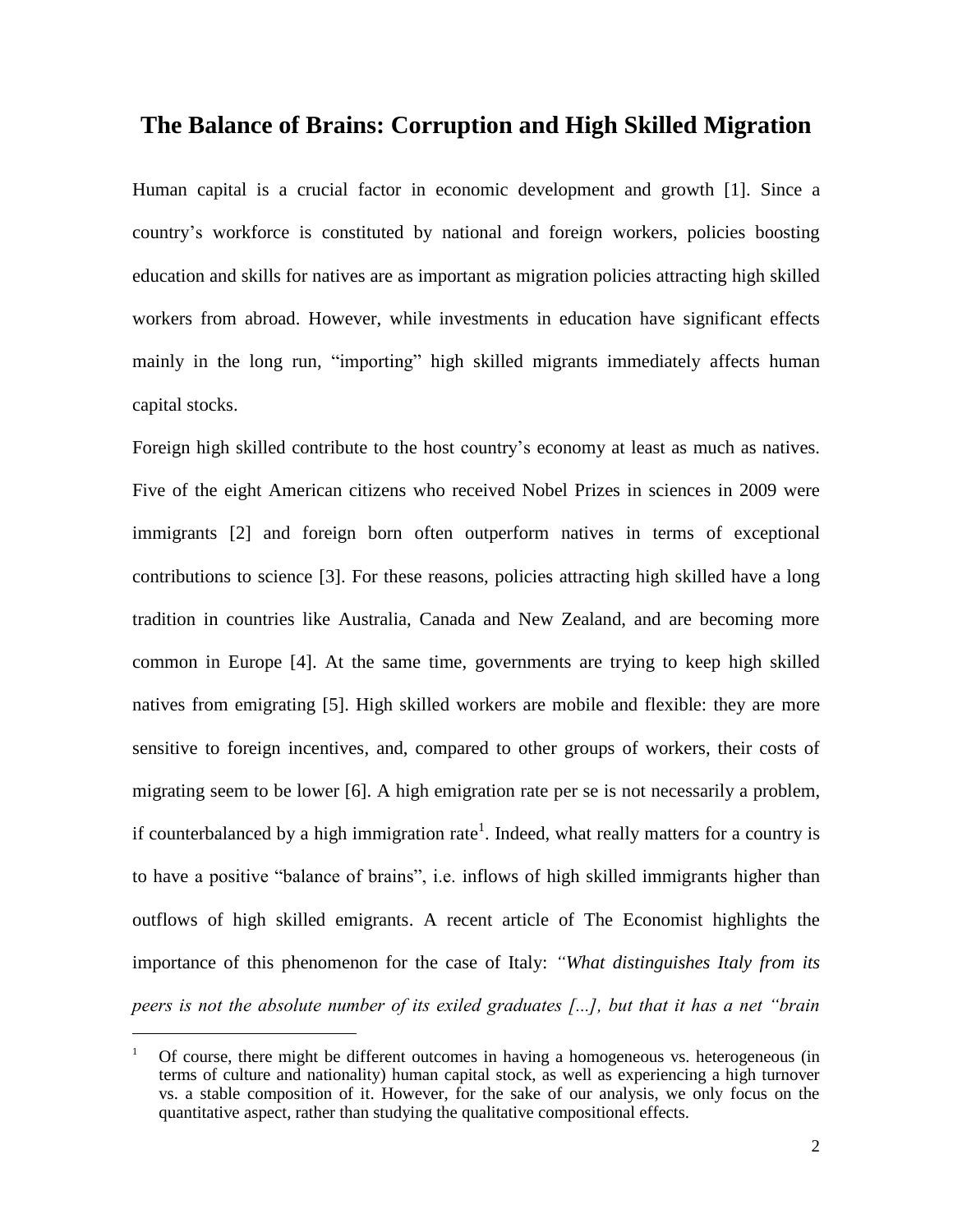*drain", something more typical of a developing economy. In other words, the number of educated Italians leaving the country exceeds the number of educated foreigners entering it."*[7].

What makes some countries more attractive than others for high skilled workers? Wage premia, skill-selective immigration policies [4], network effects and cost factors [8] matter. One issue that has not received any attention yet is corruption. We argue that is a major determinant of migration decisions of high skilled workers and thus of net migration flows. First, skilled natives will prefer leaving corrupt home countries and moving to relatively more virtuous countries, where they can find a job based on meritocratic criteria; second, foreign talents will not be attracted by a corrupt labor market, where they would hardly have access to any family ties and political affiliations. As a consequence, the country's economy might experience a prolonged loss in human capital, driven by an unfair labor market where string-pulling recommendations and family connections matter more than skills and performances.

To empirically assess the role of corruption in explaining high skilled migration, we study differences in net flows across countries. We use data from Docquier et al. [9] on the stocks of migrants aged 25 and older by origin and destination country in 1990 and  $2000^2$ . The ICRG corruption index is our measure of corruption<sup>3</sup>. Figure 1 illustrates how countries with low corruption levels, like Germany and UK, experience net inflows of high skilled

<sup>&</sup>lt;sup>2</sup> Flows are computed as the 2000-1990 difference in stocks of foreign born people, aged 25 and older, with tertiary education. For more information on this variable, refer to [9].

<sup>&</sup>lt;sup>3</sup> The index measures to which extent "high government officials are likely to demand special payments" and "illegal payments are generally expected throughout lower levels of government" in the form of "bribes connected with import and export licenses, exchange controls, tax assessment, policy protection or loans" [10]. Each country in the pool receives a score from zero to six, where six means no corruption and zero represents the highest level. We rescale the index to make it increasing in corruption in absolute terms (so that zero indicates no corruption and 6 indicates maximum level of corruption).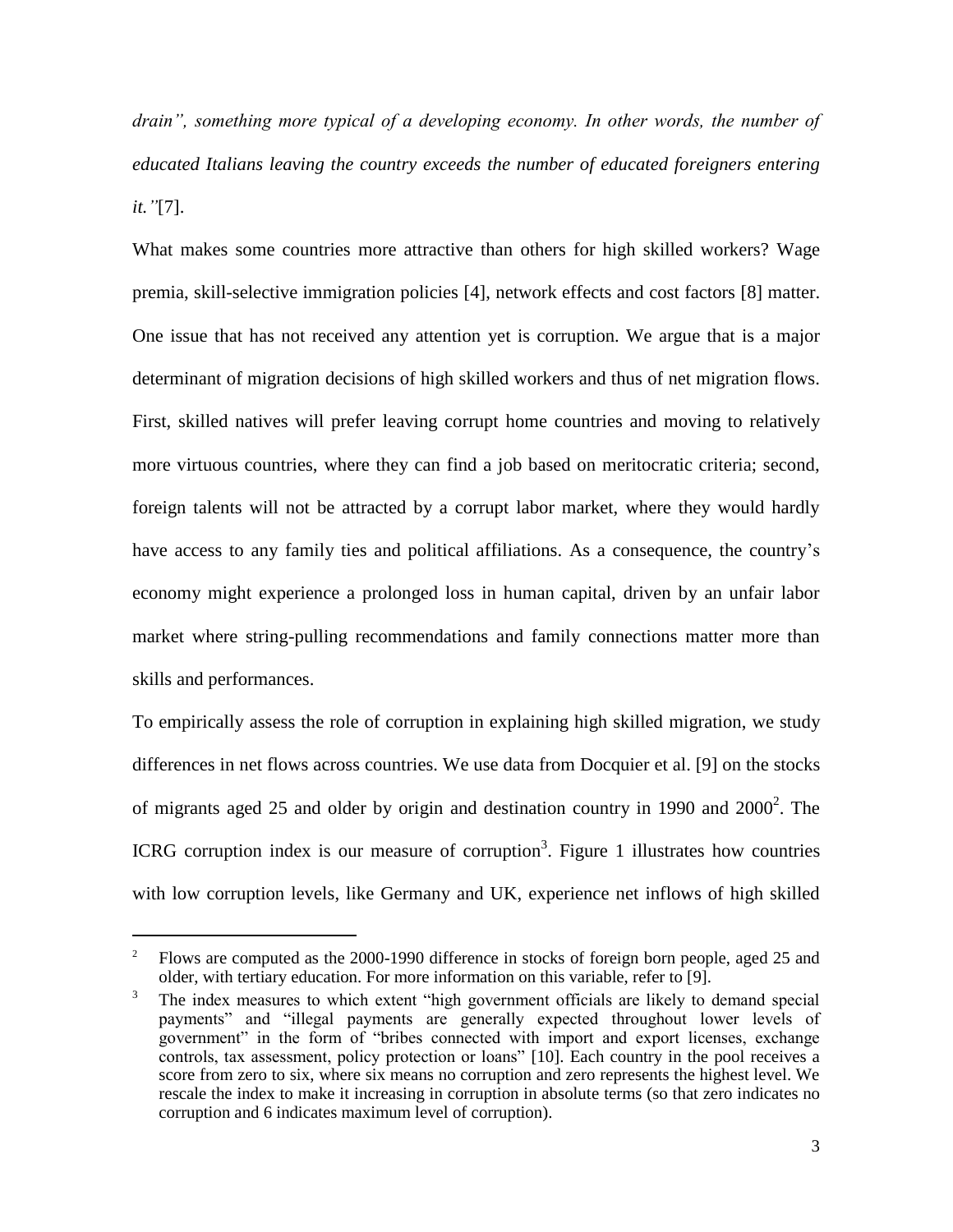migrants. On the other hand, highly corrupt countries like Italy or Mexico experience net outflows of high skilled migrants. To better study the phenomenon, beyond this descriptive evidence, we perform some econometric analysis: We regress the corruption index on the net flow of high skilled migrants (weighted by the population), and we find a negative correlation (significant at 1% level in a two-tailed *t* test), meaning that highly corrupt countries, experience a net loss of high skilled workers (Table 1, column 1). The correlation remains significant even when we control for GDP per capita<sup>4</sup> (Table 1, column 2). This means that our result is not driven by the fact that countries with relatively higher GDP per capita tend to be net receivers of high skilled migrants and to have lower corruption levels. Indeed, for the same level of GDP per capita, more corrupt countries are more likely to experience net outflows.

As we highlighted before, corruption might affect net flows through two different channels: first, it might favor outflows by pushing high skilled natives to migrate to other less corrupted countries; second, it might hamper inflows by discouraging the entry of foreign talented workers. To disentangle these two effects and understand how corruption acts on the two channels, we separately regress our corruption variable on the inflows and outflows, weighted by the population (Table 1, columns 3 and 5). As a robustness check, we also control for GDP per capita (Table 1, columns 4 and 6). The results show a negative and significant correlation (at 1% significance level) between corruption and inflows, meaning that the higher the corruption of the country, the lower will be the inflows of foreign high skilled workers. At the same time, there is a positive and significant correlation (at the 5% significance level, but only when controlling for GDP per capita)

Data for GDP per capita comes from the World Bank Database. We use levels from 1990 in order to avoid simultaneity problems.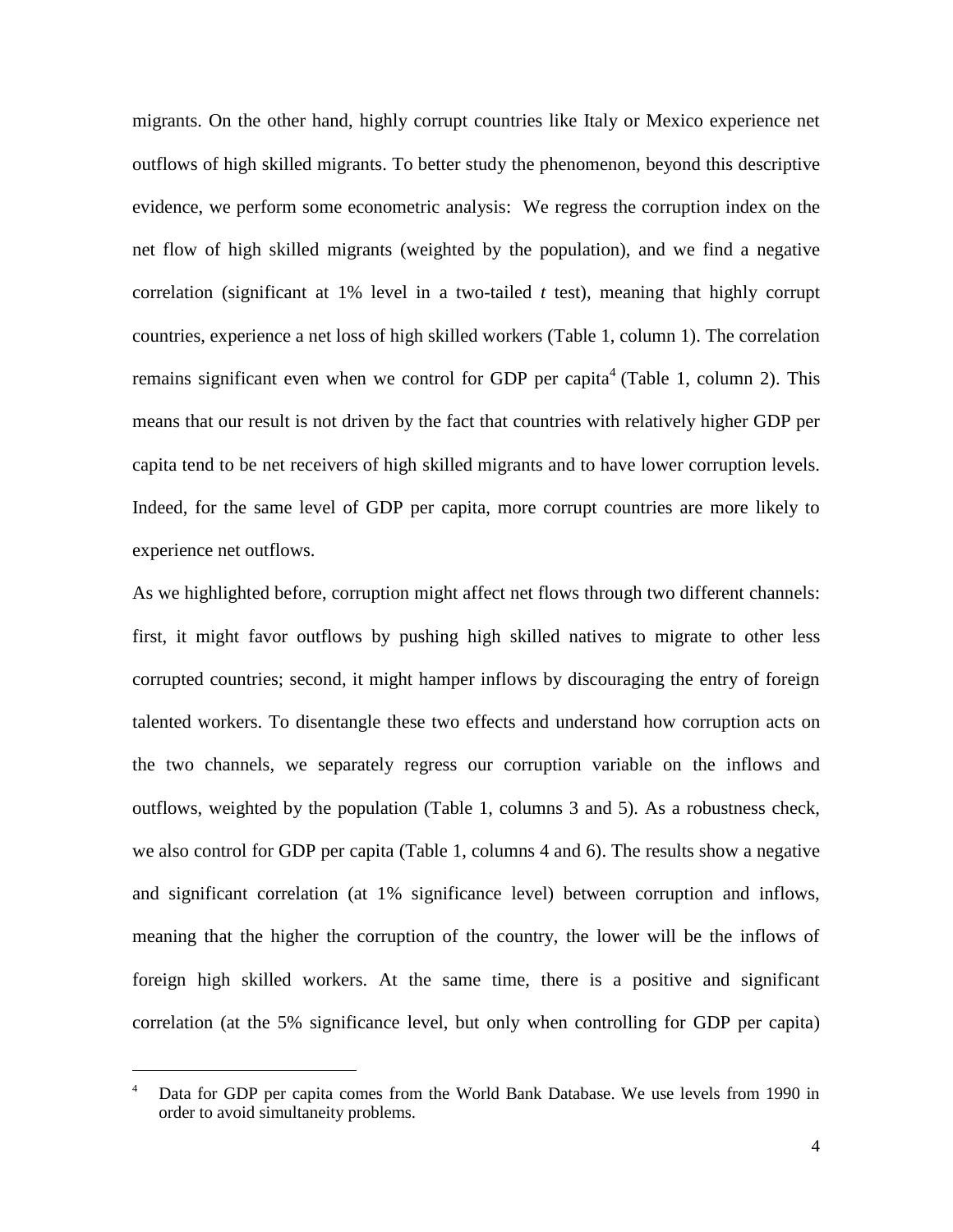between corruption and outflows, indicating that high skilled people are more likely to move abroad if their origin country is highly corrupt. Thus, the net loss of talented workers seems to be driven by both the lack of incoming and the boost of outgoing high skilled. However, the first effect shows to be stronger in terms of magnitude, statistical significance and explanatory power of the model. More specifically, while in the inflow regressions (Table 1, columns 3 and 4), we observe a high explained variance of the dependent variable  $(R^2=0.27$  and  $R^2=0.32$  respectively), the model has weak explanatory power for outflows (Table 1, columns 5 and 6;  $R^2 = 0.02$  and  $R^2 = 0.07$  respectively). This might be due to the fact that other important factors play a role<sup>5</sup>, and it suggests that corruption acts more as an obstacle for inflows than as an incentive for outflows.

#### **Implications**

 $\overline{a}$ 

Where corrupting bureaucrats, officials and civil servants - through family ties and political affiliations - is the key to access the job market (and especially high-profile and prestigious jobs), skills and talents matter less. Corruption is detrimental for both inflows and outflows: it favors emigration of high skilled natives and reduces immigration of foreign talents, thus creating a net deficit of high skilled. This effect is likely to be extremely problematic in the long run, since it leads to a continuous deterioration of human capital stocks. It might induce a vicious circle leading to a decrease in productivity levels and worse economic conditions. Hence, fighting corruption is not only an important short and medium term policy concern, but has even more relevant implications in the long run, as it might have long lasting effects on human capital stocks and, possibly, economic growth.

Another crucial implication of our analysis is that corrupt countries' investments in

 $5$  Like the impossibility to leave the country or the low availability of high skilled people in corrupt countries.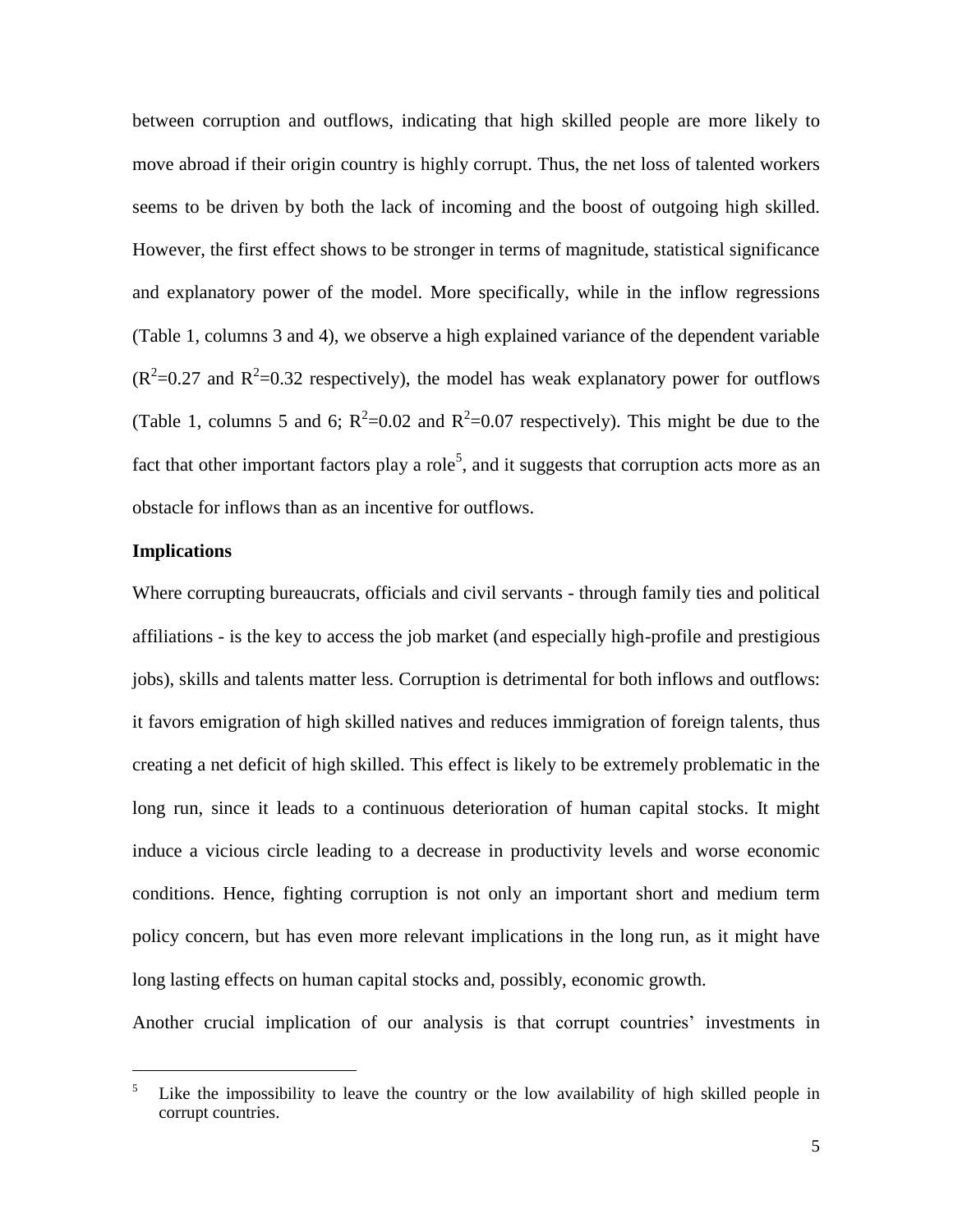education could significantly benefit other – more virtuous – countries. When people can easily emigrate to more attractive and fair environments, the high skilled workforce produced in corrupt countries is likely to become part of more virtuous countries' human capital stocks. Thus, in presence of corruption, a country's investments in education might fade away and become a positive externality for others. In the very flexible and mobile  $21<sup>st</sup>$ century labor market, policies oriented to enhance natives' education and skills are a necessary, but not a sufficient condition to build tomorrow's human capital. Governments' policy agendas should also focus on fighting corruption in order to create a fair labor environment, able to keep native and attract foreign talents.

#### ACKNOWLEDGEMENTS

We thank J. Swinnen and D. Tannenbaum for their comments. Financial support from FWO-Flanders (Squicciarini) and Belgian French-speaking Community, convention ARC 09/14-019 on "Geographical Mobility of Factors" (Ariu) is gratefully acknowledged.

#### CONFLICT OF INTEREST

The authors declare that they have no conflict of interest.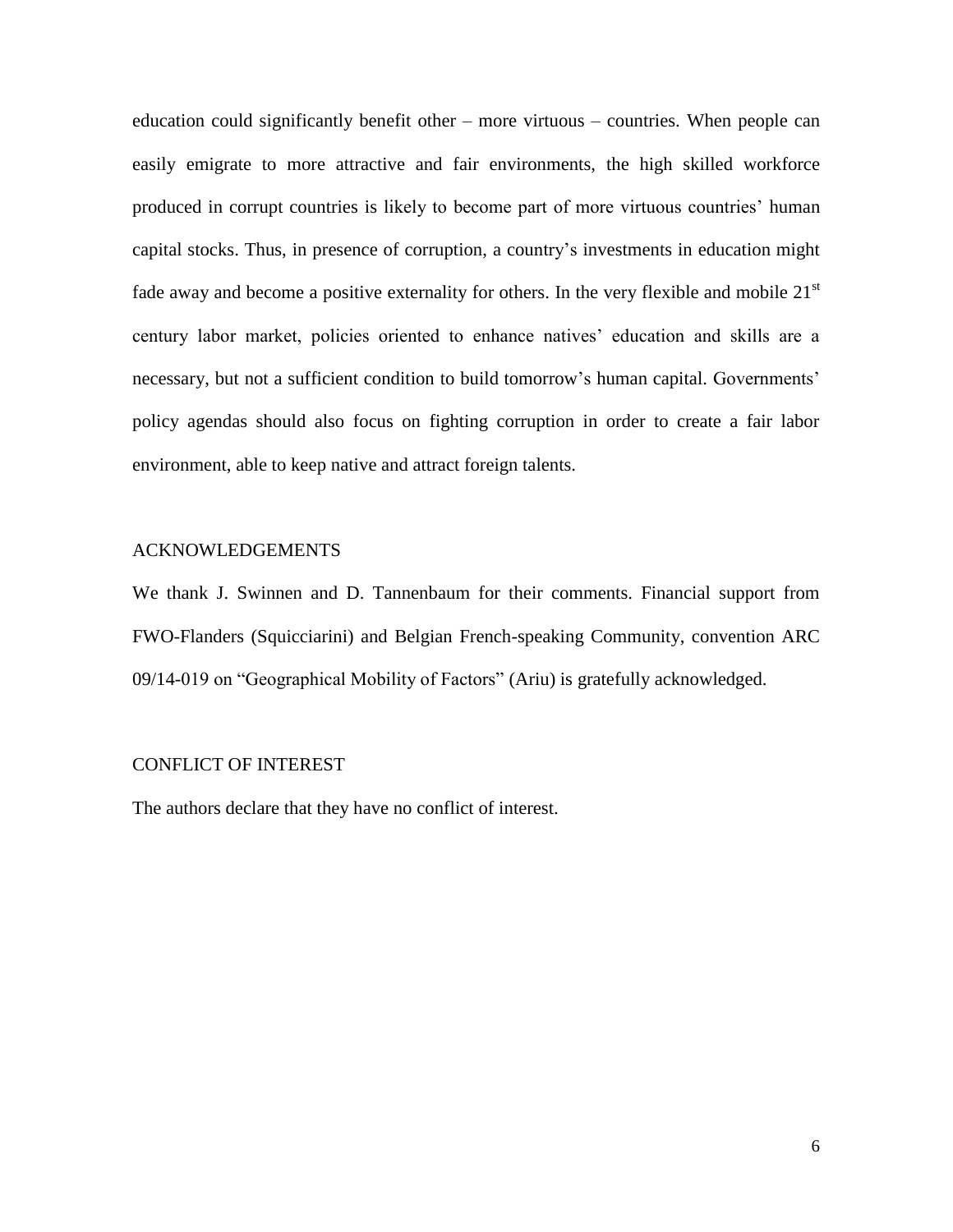#### **References**

- 1. P. M. Romer (1986) [Increasing Returns and Long-Run Growth.](http://www.jstor.org/stable/1833190) *Journal of Political Economy*, **98** (5): 1002-1037.
- 2. US Council of Economic Advisors Economic (2007) Report of the President. (Washington, DC)
- 3. S. G. Levin, P. E. Stephan (1999) Are the Foreign Born a Source of Strength for U.S. Science? Science **285** (5431): 1213–1214
- 4. S. Bertoli, H. Brucker, G. Facchini, A.M. Mayda, G. Peri (2011) The Battle for Brains: How to Attract Talent. *CEPR project, Fondazione Rodolfo Debenedetti*
- 5. L. Simula and A. Trannoy (2012) Shall We Keep the Highly Skilled at Home? The Optimal Income Tax Perspective. *Social Choice and Welfare* **39**(4): 751-782.
- 6. D. Chiquiar and G. Hanson (2005) International Migration, Self-Selection, and the Distribution of Wages: Evidence from Mexico and the United States. Journal of Political Economics. 113(2): 239-281
- 7. The Economist (2011) No Italian jobs.<http://www.economist.com/node/17862256>
- 8. M. Beine, R. Noel, L. Ragot (2011) The Determinants of International Mobility of Students. Cesifo Working Paper Series 3848
- 9. F. Docquier, B. L. Lowell, and A. Marfouk (2009) A Gendered Assessment of Highly Skilled Emigration. Population and Develpoment Review 35(2): 297–322
- 10. S. Knack, P. Keefer (1995) Institutions and Economic Performance: Cross- Country Tests Using Alternative Institutional Indicators. Economics and Politics 7(3): 207– 228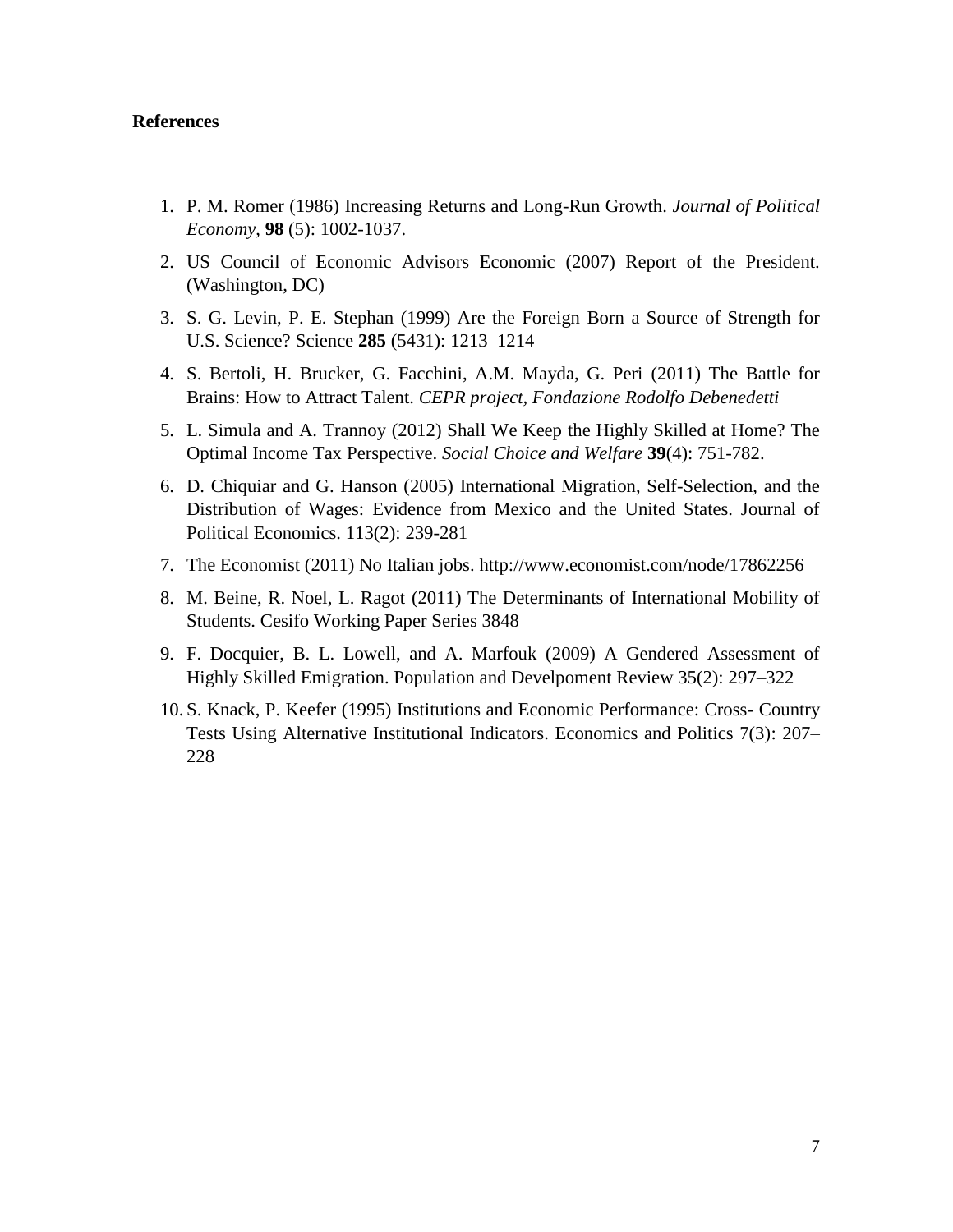## **Figure 1: Corruption in 1990 and net migration flows**

|                                                                            | (1)<br><b>Net</b>                 | (2)<br><b>Net</b>                 | (3)<br>Inflow                | (4)<br>Inflow          | (5)<br>Outflow    | (6)<br>Outflow              |
|----------------------------------------------------------------------------|-----------------------------------|-----------------------------------|------------------------------|------------------------|-------------------|-----------------------------|
| Dependent Var.                                                             |                                   |                                   |                              |                        |                   |                             |
| Corruption                                                                 | $-0.0028$ <sup>a</sup><br>(0.001) | $-0.0032$ <sup>a</sup><br>(0.001) | $-0.0020^{\rm a}$<br>(0.000) | $-0.0015^a$<br>(0.000) | 0.0009<br>(0.001) | $0.0018^{b}$<br>(0.001)     |
| GDP per capita                                                             | N <sub>o</sub>                    | Yes                               | N <sub>o</sub>               | Yes                    | N <sub>o</sub>    | Yes                         |
| Constant                                                                   | $0.0073^a$<br>(0.002)             | $0.0157$ <sup>c</sup><br>(0.009)  | $0.0092^a$<br>(0.001)        | $-0.0025$<br>(0.004)   | 0.0017<br>(0.002) | $0.0185^{\rm b}$<br>(0.008) |
| <b>Observations</b>                                                        | 123                               | 115                               | 123                          | 115                    | 123               | 115                         |
| R-squared                                                                  | 0.1522                            | 0.1570                            | 0.2691                       | 0.3184                 | 0.0194            | 0.0702                      |
| Robust Standard errors in parentheses, a $p<0.01$ , b $p<0.05$ , c $p<0.1$ |                                   |                                   |                              |                        |                   |                             |

## **Table 1: Corruption and net migration flows**

# **Figure 1: Corruption and Net Migration Flows**